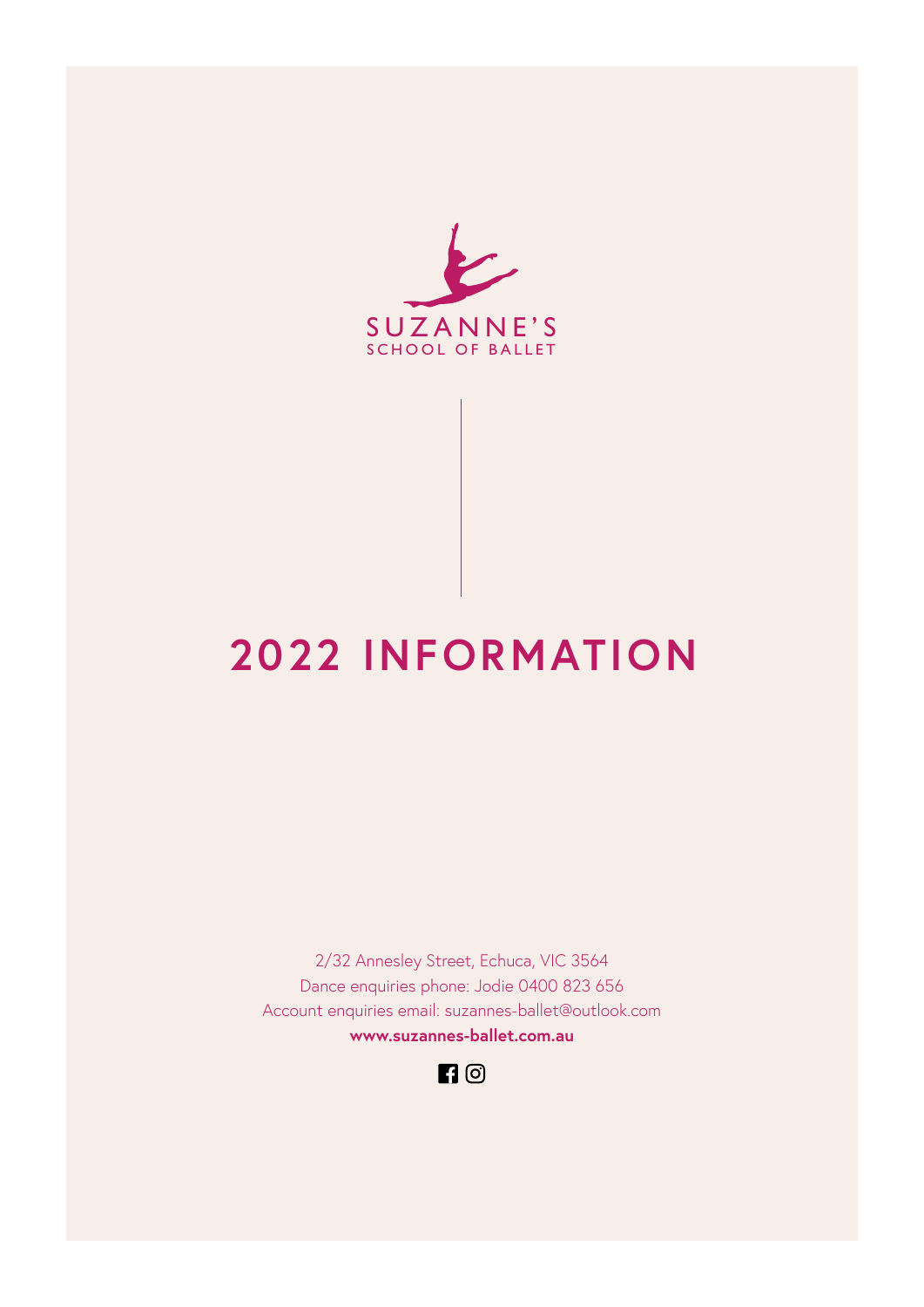# **Term Dates**

| Term 1: | Monday 7th February - Friday 8th April                                  |
|---------|-------------------------------------------------------------------------|
| Term 2: | Tuesday 26th April - Friday 24th June                                   |
| Term 3: | Monday 11th July - Friday 16th September                                |
| Term 4: | Monday 3rd October - Sunday 4th December                                |
|         | Please note classes still run on all public holidays, except ANZAC Day. |
|         |                                                                         |

#### **Show Dates**

| Tinkerballerina class<br>All other classes | \$105 per term<br>\$150 per term | (Prices include GST) |
|--------------------------------------------|----------------------------------|----------------------|
| - -                                        |                                  |                      |

#### **Discounts available**

| Attendance in 2 or more classes | \$10 discount per class, per term |
|---------------------------------|-----------------------------------|
| Younger family members          | \$10 discount per class, per term |

Fees must be paid in full within 14 days from date of invoice. Payment plans are available by completing a payment plan form, which will need to be agreed upon and signed by both parties. **Late fees will apply and unfortunately students will not be able to attend class if the payment terms are not met.** Fees are not refundable and credit is not given for classes missed by students or mid-term cancellations.

### **Ambulance Membership**

If your son or daughter requires emergency medical treatment, it is the schools policy to immediately call an ambulance. Similarly, for other accidents or serious illness at the dance studio, if we are unable to contact parents we may also have to call an ambulance. It is the responsibility of the parent/guardian to ensure appropriate level of cover is arranged. In the event of an emergency the school will not be responsible for costs incurred.

# **Pick Up/Drop Off**

All parents/guardians must drop off students on the same side of the road as the dance studio. It is the responsibility of the parent/guardian to follow all parking regulations. Please be advised that once your child's class has concluded it is no longer the teacher's responsibility for their care; please ensure an adult picks them up from the foyer immediately after their class finishes.

### **Contact Details**

**Please note:** It is most important to update your contact details should they change at any time. Please notify us so that the school records can be updated accordingly. It is important so that parents/carers can be contacted immediately in the event of an emergency.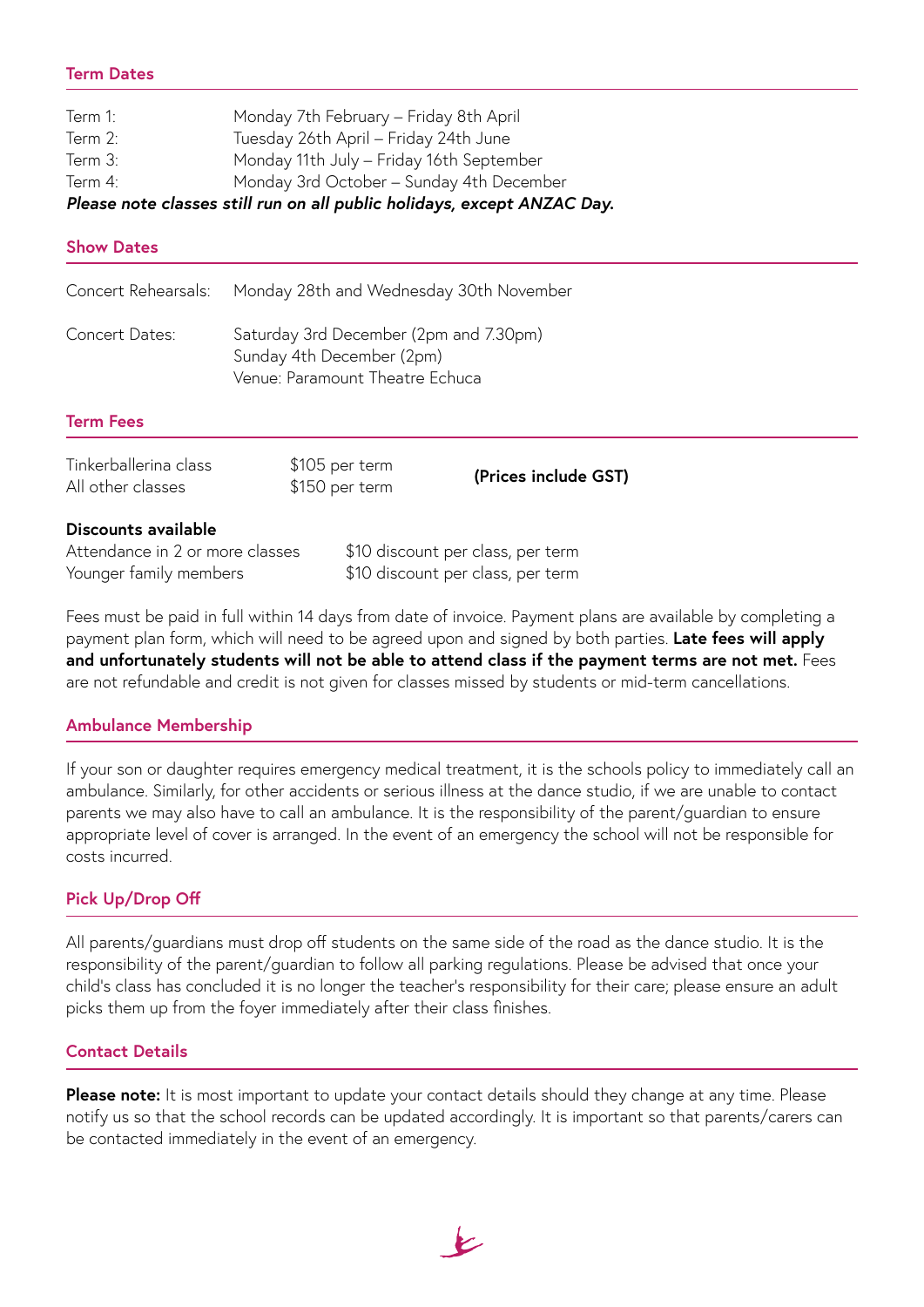NEAT APPEARANCE IS ENCOURAGED FOR ALL DANCE CLASSES. Hair is to be in buns for classical classes and ponytails for all other classes.

# **CLASSICAL BALLET**

Pink Ballet tights needed for all classical classes. Pink ballet shoes with elastics for pre-primary to grade 2 and pink ballet shoes with ribbons for grade 3 onwards.

Pre-primary - Primary

- � Sleeveless 'V' neck leotard and georgette wrap skirt. Colour: Dusty Pink
- Grade 1 Grade 2 Classes
	- � Sleeveless leotard and georgette wrap skirt. Colour: Lilac
- Grade 3 Grade 4 Classes
	- � Sleeveless leotard and georgette wrap Colour: Boysenberry (Bloch) Cerise (Energetics)
- Grade 5 Grade 6 Classes
	- � Sleeveless leotard and georgette wrap skirt Colour: Plum (Bloch) Aubergine (Energetics)

Intermediate – Advanced 1

- � Sleeveless or capped 'V' neck leotard and georgette wrap skirt. Colour: Navy Blue
- � Pink pointe shoes for pointe section

# **CONTEMPORARY**

- � Black dance pants/leggings/shorts, Black singlet/t-shirt
- � Foot thongs or bare feet

### **JAZZ CLASSES**

- � Black dance pants/leggings/shorts, Black singlet/t-shirt
- Black jazz shoes

### **TAP CLASSES**

- � Black dance pants/leggings/shorts, Black singlet/t-shirt
- � Black leotard and skirt
- Tan tights
- Tan tap shoes

# **ACRO**

- � Black dance pants/leggings/shorts, Black singlet/t-shirt
- � Foot thongs or bare feet

# *Please note:*

Due to Covid-19 our new uniforms have been put on hold for the time being, we will let you know when we will be able to go ahead with these. Thank you.

 $\overline{\mathcal{L}}$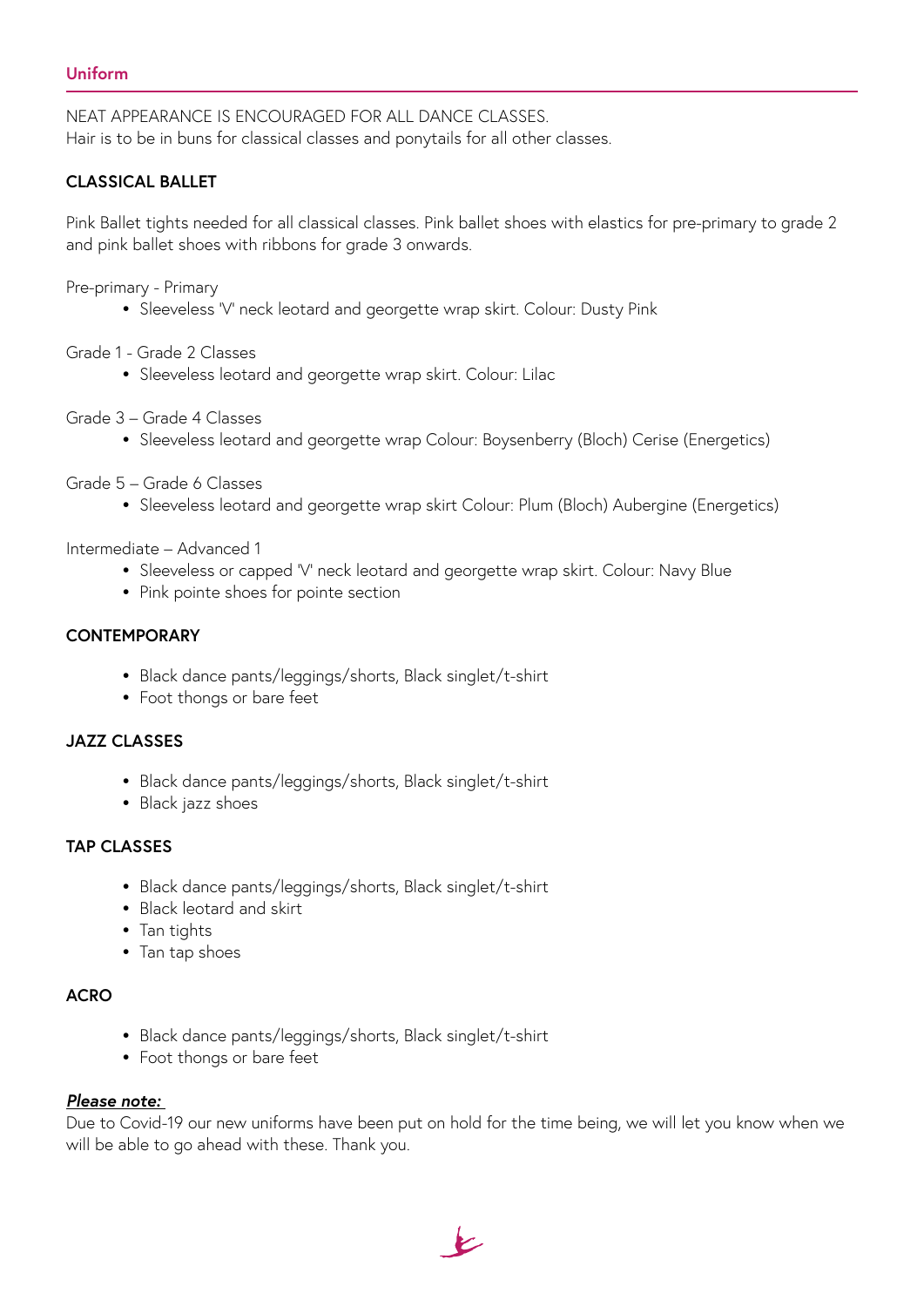## **MONDAY**

| 4:00pm<br>5:00pm<br>6:00pm                                           | Grade 5 Ballet<br>Acro<br>Yr 7/8/9 Jazz                                                                                                                       | 5:00pm                                                                            | Grade 6 Ballet                                                                               |
|----------------------------------------------------------------------|---------------------------------------------------------------------------------------------------------------------------------------------------------------|-----------------------------------------------------------------------------------|----------------------------------------------------------------------------------------------|
| <b>TUESDAY</b>                                                       |                                                                                                                                                               |                                                                                   |                                                                                              |
|                                                                      | 10:30 -11:00am Tinkerballerinas (2/3 years old)<br>11:00 - 11:45am Kinder Ballet (3/4/5 years old)                                                            |                                                                                   |                                                                                              |
| 4:00pm<br>$4:45$ pm<br>5:30pm<br>6:15 <sub>pm</sub><br>7:00 - 8:00pm | Grade 3 Ballet (Gr 4 school)<br>Prep/Grade /1/2/3 Jazz<br>Grade 4/5/6 Jazz<br>Grade 3/4/5/6 Contemporary<br>Intermediate Ballet                               | $4:45$ pm<br>5:30pm<br>$6:15 - 7:00$ pm                                           | Grade 4 Ballet (Gr 5 school)<br>Grade 2 Ballet (Gr 3 school)<br>Intermediate Pointe          |
| <b>WEDNESDAY</b>                                                     |                                                                                                                                                               |                                                                                   |                                                                                              |
|                                                                      | 10:30 -11:00am Tinkerballerinas (2/3 years old)<br>11:00 - 11:45am Kinder Ballet (3/4/5 years old)<br>11:45 - 12:15pm Little Groovers (Kinder Jazz)           |                                                                                   |                                                                                              |
| 4:00pm<br>4:45pm<br>$\Gamma. \Omega \cap \mathcal{L}_{\text{max}}$   | Kinder Ballet (3/4/5 years old)<br>Primary Ballet (Gr 1 school)<br>$D_{\text{max}}/C_{\text{max}}$ of 1/2 $C_{\text{max}}$ are $\alpha$ as $n \in \mathbb{Z}$ | 4:00 <sub>pm</sub><br>$4:45$ pm<br>$\Gamma$ . $\Omega$ $\Omega$ <sub>in inc</sub> | Pre Primary Ballet (Prep)<br>Grade 1 Ballet (Gr 2 school)<br>$C$ rada $2$ Dallat Eugen Class |

| 4:00 <sub>pm</sub><br>$4:45$ pm<br>5:30pm<br>6:15 <sub>pm</sub><br>7:00 - 8:00pm | Kinder Ballet (3/4/5 years old)<br>Primary Ballet (Gr 1 school)<br>Prep/Grade 1/2 Contemporary<br>Advanced 1 Pointe<br>Advanced 1 Ballet                | 4:00 <sub>pm</sub><br>$4:45$ pm<br>5:30 <sub>pm</sub> | Pre Primary Ballet (Prep)<br>Grade 1 Ballet (Gr 2 school)<br>Grade 2 Ballet Exam Class |
|----------------------------------------------------------------------------------|---------------------------------------------------------------------------------------------------------------------------------------------------------|-------------------------------------------------------|----------------------------------------------------------------------------------------|
|                                                                                  | TU.SU -TI.UUdITE TIITKEIDAIIEHITAS (Z/ 3 yedis 010)<br>11:00 - 11:45am Kinder Ballet (3/4/5 years old)<br>11:45 - 12:15pm Little Groovers (Kinder Jazz) |                                                       |                                                                                        |

# **THURSDAY**

|                    | 10:30 -11:00am Tinkerballerinas (2/3 years old)<br>11:00 - 11:45am Kinder Ballet (3/4/5 years old) |                    |                           |
|--------------------|----------------------------------------------------------------------------------------------------|--------------------|---------------------------|
| 4:00 <sub>pm</sub> | Intermediate Contemporary (Yr 7/8/9)                                                               | 4:00 <sub>pm</sub> | Grade 3 Ballet Exam Class |
| 5:00pm             | Intermediate Ballet                                                                                | $4:45$ pm          | Grade 4 Ballet Exam Class |
| 6:00 <sub>pm</sub> | Senior Contemporary (Year 10/11/12)                                                                | 5:30 <sub>pm</sub> | Grade 5 Ballet Exam Class |
| 7:00pm             | Senior Jazz (Year 10/11/12)                                                                        | 6:30 <sub>pm</sub> | Grade 5/6 Ballet Pointe   |
| $8:00 - 9:00$ pm   | Advanced 1 Ballet                                                                                  | 7:00 - 8:00pm      | Grade 6 Ballet Exam Class |

# **FRIDAY**

| 4:00pm             | Tap - Tiny Tots         |
|--------------------|-------------------------|
| 4:45pm             | Tap - Junior / Beginner |
| 5:30pm             | Tap - Intermediate      |
| 6:15 <sub>pm</sub> | Tap - Advanced          |
| 7:00 - 8:00pm      | Tap - Senior            |
|                    |                         |

**Please note:** Class numbers may be limited and change in line with current COVID restrictions. A minimum number is also required for each class to run.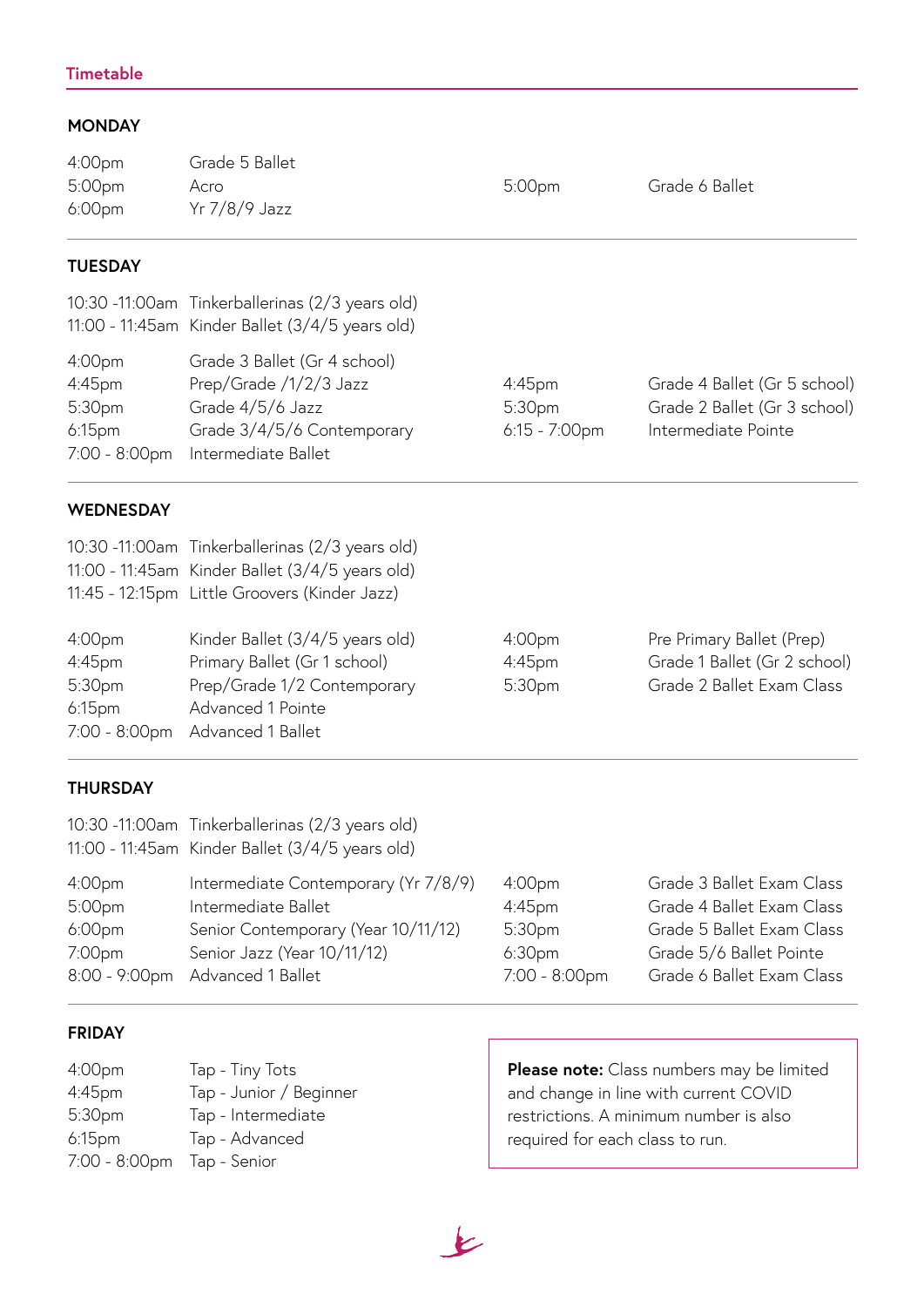

# **REGISTRATION FORM**

### Parent/Guardian Information

# **Student Information**

| <b>Class Name</b> | Day and Time | <b>Fees</b> | <b>Discounts</b> |
|-------------------|--------------|-------------|------------------|
|                   |              |             |                  |
|                   |              |             |                  |
|                   |              |             |                  |
|                   |              |             |                  |
|                   |              |             |                  |
|                   |              |             |                  |
|                   |              |             |                  |
|                   |              |             |                  |

| Injuries: |  |  |  |  |  |
|-----------|--|--|--|--|--|

| <b>Student's Name:</b><br>Date of Birth: |
|------------------------------------------|
|------------------------------------------|

| <b>Class Name</b> | Day and Time | <b>Fees</b> | <b>Discounts</b> |  |
|-------------------|--------------|-------------|------------------|--|
|                   |              |             |                  |  |
|                   |              |             |                  |  |
|                   |              |             |                  |  |
|                   |              |             |                  |  |
|                   |              |             |                  |  |
|                   |              |             |                  |  |
|                   |              |             |                  |  |